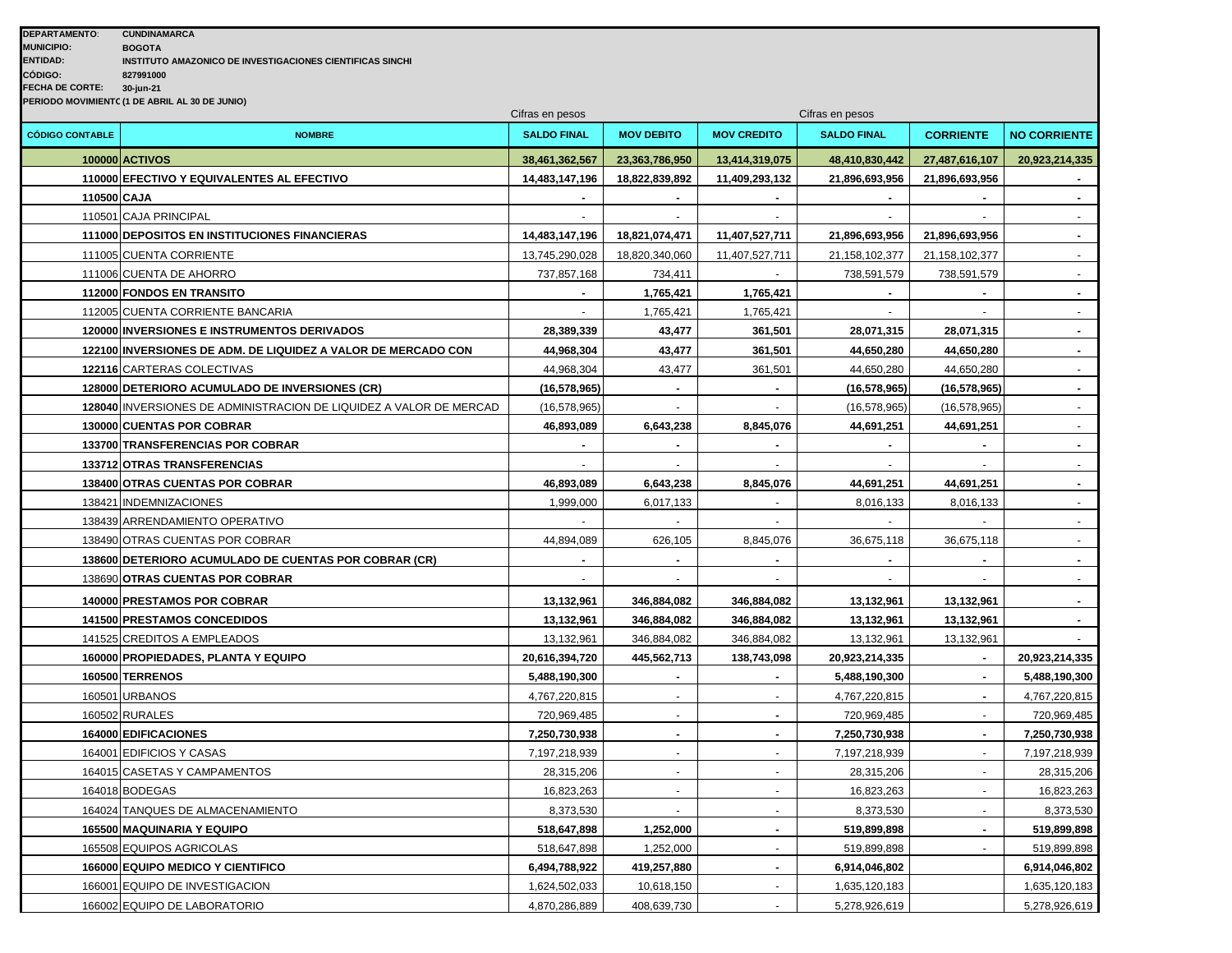| 166500 MUEBLES ENSERES EQUIPOS DE OFICINA                        | 1,636,424,776      | $\blacksquare$           | $\blacksquare$           | 1,636,424,776   |                 | 1,636,424,776   |
|------------------------------------------------------------------|--------------------|--------------------------|--------------------------|-----------------|-----------------|-----------------|
| 166501 MUEBLES Y ENSERES                                         | 1,034,655,523      | $\overline{\phantom{a}}$ | $\overline{\phantom{a}}$ | 1,034,655,523   |                 | 1,034,655,523   |
| 166502 EQUIPOS Y MAQUINAS DE OFICINA                             | 601,769,253        | $\blacksquare$           | $\blacksquare$           | 601,769,253     |                 | 601,769,253     |
| 167000 EQUIPOS DE COMUNICACIÓN Y COMPUTACIÓN                     | 1,889,382,187      | 25,045,066               | $\blacksquare$           | 1,914,427,253   | $\blacksquare$  | 1,914,427,253   |
| 167001 EQUIPO DE COMUNICACIÓN.                                   | 233,119,299        | 14,943,906               | $\blacksquare$           | 248,063,205     | $\blacksquare$  | 248,063,205     |
| 167002 EQUIPO DE COMPUTACIÓN                                     | 1,656,262,888      | 10,101,160               | $\blacksquare$           | 1,666,364,048   | $\blacksquare$  | 1,666,364,048   |
| 167500 EQUIPO DE TRANSPORTE TRACCION Y ELEVACION                 | 470,593,114        |                          | $\blacksquare$           | 470,593,114     |                 | 470,593,114     |
| 167502 TERRESTRE                                                 | 264,994,836        |                          |                          | 264,994,836     |                 | 264,994,836     |
| 167504 MARITIMO Y FLUVIAL                                        | 205,598,278        | $\blacksquare$           |                          | 205,598,278     |                 | 205,598,278     |
| 168500 DEPRECIACIÓN ACUMULADA DE PROPIUEDADES PLANTA Y EQ(CR)    | (3, 132, 363, 415) | 7,767                    | 138,743,098              | (3,271,098,746) |                 | (3,271,098,746) |
| 168501 EDIFICACIONES                                             | (500, 796, 160)    |                          | 34,846,335               | (535, 642, 495) |                 | (535, 642, 495) |
| 168504 MAQUINARIA Y EQUIPO                                       | (159, 923, 713)    |                          | 3,463,101                | (163, 386, 814) |                 | (163, 386, 814) |
| 168505 EQUIPO MEDICO Y CIENTIFICO                                | (1,312,870,957)    | 7,765                    | 51,553,395               | (1,364,416,587) |                 | (1,364,416,587) |
| 168506 MUEBLES ENSERES Y EQUIPO DE OFICINA                       | (569,005,711)      | $\mathbf{1}$             | 15,561,723               | (584, 567, 433) |                 | (584, 567, 433) |
| 168507 EQUIPO DE COMUNICACIÓN Y COMPUTACIÓN                      | (451, 933, 660)    |                          | 27,946,534               | (479, 880, 194) |                 | (479, 880, 194) |
| 168508 EQUIPO DE TRANSPORTE TRACCION Y ELEVACION                 | (137, 833, 214)    | $\overline{1}$           | 5,372,010                | (143, 205, 223) |                 | (143, 205, 223) |
| 190000 OTROS ACTIVOS                                             | 3,273,405,262      | 3,741,813,548            | 1,510,192,186.00         | 5,505,026,624   | 5,505,026,624   |                 |
| 190200 PLAN DE ACTIVOS PARA BENEFICIOS A LOS EMPLEADOS A LARGO   | 133,032,834        |                          | 1,848,450                | 131,184,384     | 131,184,384     |                 |
| 190202 RECURSOS ENTREGADOS EN ADMINISTRACION                     | 133,032,834        |                          | 1,848,450                | 131,184,384     | 131, 184, 384   |                 |
| 190500 BIENES Y SERVICIOS PAGADOS POR ANTICIPADO                 | 133,802,098        | 4,188,142                | 50,828,747               | 87,161,493      | 87,161,493      |                 |
| 190501 SEGUROS.                                                  | 133,802,098        | 4,188,142                | 50,828,747               | 87,161,493      | 87,161,493      |                 |
| 190600 AVANCES Y ANTICIPOS ENTREGADOS                            | 301,567,546        | 986,493,014              | 998,750,424              | 289,310,136     | 289,310,136     |                 |
| 190603 AVANCES PARA VIATICOS Y GASTOS DE VIAJE                   | 19,674,662         | 218,579,382              | 184,495,936              | 53,758,108      | 53,758,108      |                 |
| 190604 ANTICIPO PARA ADQUISICION DE BIENES Y SERVICIOS           | 281,892,884        | 767,913,632              | 814,254,488              | 235,552,028     | 235,552,028     |                 |
| 190700 ANTICIPOS O SALDOS A FAVOR POR IMPUESTOS Y CONTRIBUCIONES | 586,750            |                          |                          | 586,750         | 586,750         | $\sim$          |
| 190702 RETENCION EN LA FUENTE                                    | 586,750            |                          |                          | 586,750         | 586,750         |                 |
| 190800 RECURSOS ENTREGADOS EN ADMINISTRACION                     | 2,690,127,410      | 2,749,892,122            | 451,512,170              | 4,988,507,362   | 4,988,507,362   | $\sim$          |
| 190801 EN ADMINISTRACION                                         | 2,690,127,410      | 2,749,892,122            | 451,512,170              | 4,988,507,362   | 4,988,507,362   | $\sim$          |
| 197000 ACTIVOS INTANGIBLES                                       | 134,849,735        | 1,240,270                | $\blacksquare$           | 136,090,005     | 136,090,005     | $\blacksquare$  |
| 197007 LICENCIAS                                                 | 134,849,735        | 1,240,270                |                          | 136,090,005     | 136,090,005     | $\sim$          |
| 197500 AMORIZACION ACUMULADAD DE ACTIVOS INTANGIBLES (CR)        | (120, 561, 111)    | $\blacksquare$           | 7,252,395                | (127, 813, 506) | (127, 813, 506) | $\sim$          |
| 197507 LICENCIAS                                                 | (120, 561, 111)    |                          | 7,252,395                | (127, 813, 506) | (127, 813, 506) |                 |
| 200000 PASIVO                                                    | 16,705,171,643     | 13,228,294,019           | 22,540,246,809           | 26,017,124,433  | 26,005,228,988  | 11,895,445      |
| 230000 PRESTAMOS POR PAGAR                                       | 24,113,868         | 3,556,685                |                          | 20,557,183      | 8,661,738       | 11,895,445      |
| 231300 FINANCIAMIENTO INTERNO DE CORTO PLAZO                     | 12,218,423         | 3,556,685                |                          | 8,661,738       | 8,661,738       |                 |
| 231315 ARRENDAMIENTO FINANCIERO                                  | 12,218,423         | 3,556,685                |                          | 8,661,738       | 8,661,738       |                 |
| 231400 FINANCIAMIENTO INTERNO DE LARGO PLAZO                     | 11,895,445         |                          | $\overline{\phantom{a}}$ | 11,895,445      |                 | 11,895,445      |
| 231410 ARRENDAMIENTO FINANCIERO                                  | 11,895,445         |                          |                          | 11,895,445      |                 | 11,895,445      |
| 240000 CUENTAS POR PAGAR                                         | 1,967,893,863      | 8,112,919,469            | 8,548,663,272            | 2,403,637,666   | 2,403,637,666   |                 |
| 240100 ADQUISICION DE BIENES Y SERVICIOS NACIONALES              | 878,378,684        | 2,905,809,625            | 3,111,952,114            | 1,084,521,173   | 1,084,521,173   | $\sim$          |
| 240101 BIENES Y SERVICIOS                                        | 236,661,095        | 639,199,874              | 500,925,504              | 98,386,725      | 98,386,725      | $\sim$          |
| 240102 PROYECTOS DE INVERSION                                    | 641,717,589        | 2,266,609,751            | 2,611,026,610            | 986,134,448     | 986,134,448     |                 |
| 242400 DESCUENTO DE NOMINA                                       | 115,370,312        | 281,375,802              | 249,206,371              | 83,200,881      | 83,200,881      | $\sim$          |
| 242401 APORTES A FONDOS PENSIONALES                              | 37,470,310         | 70,926,310               | 60,093,208               | 26,637,208      | 26,637,208      | $\sim$          |
| 242402 APORTES A SEGURIDAD SOCIAL EN SALUD                       | 18,936,590         | 18,936,590               | 660,000                  | 660,000         | 660,000         |                 |
| 242405 COOPERATIVAS                                              |                    |                          |                          |                 |                 |                 |
| 242407 LIBRANZAS                                                 | 58,789,568         | 182,819,436              | 179,734,497              | 55,704,629      | 55,704,629      |                 |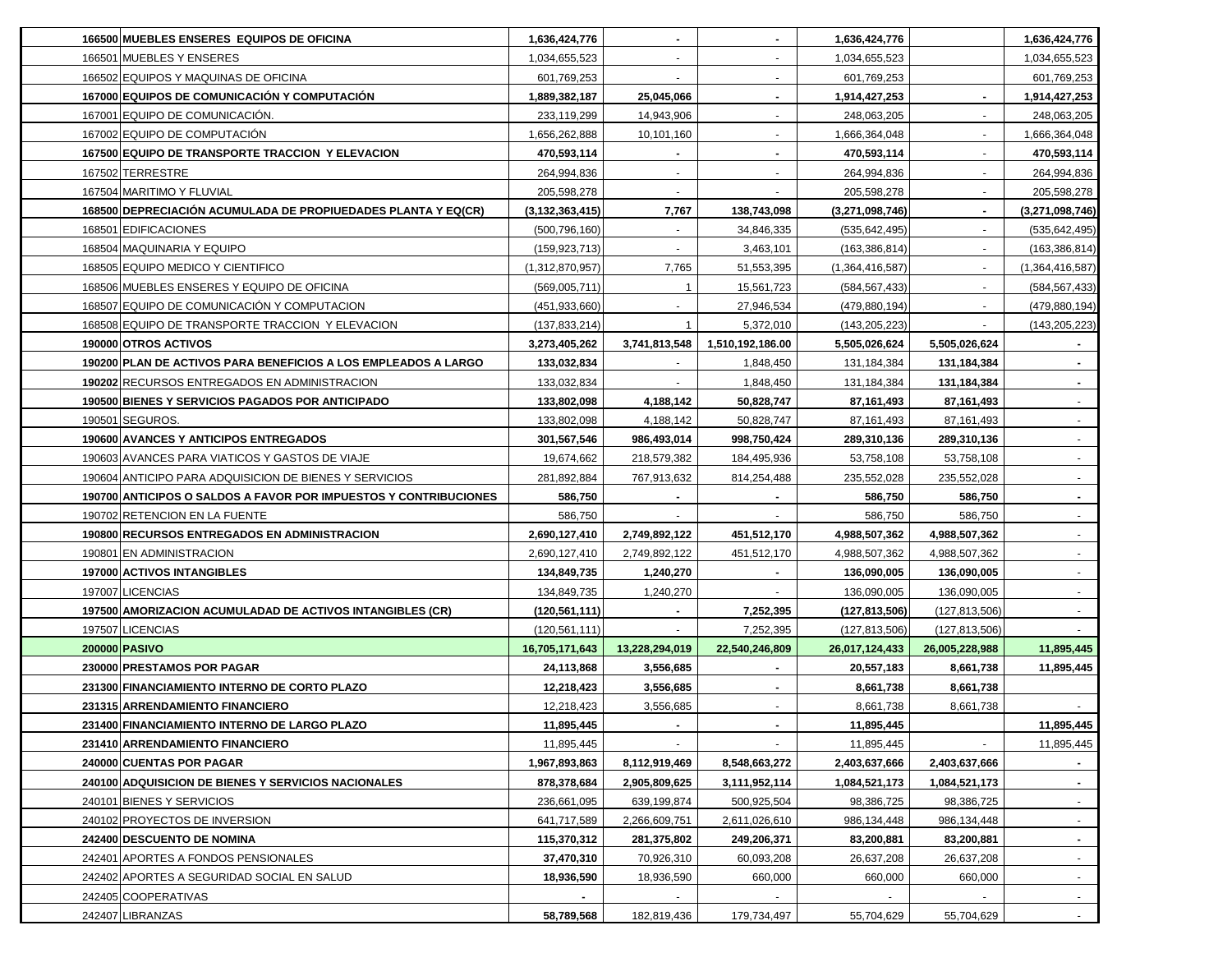| 242411 EMBARGOS JUDICIALES                               | 173,844        | 8,693,466     | 8,718,666      | 199,044        | 199,044        | $\sim$         |
|----------------------------------------------------------|----------------|---------------|----------------|----------------|----------------|----------------|
| 243600 RETENCIÓN EN LA FUENTE E IMPUESTO DE TIMBRE       | 50,976,465     | 175,575,512   | 212,666,796    | 88,067,749     | 88,067,749     | $\sim$         |
| 243603 HONORARIOS                                        | 3,702,914      | 11,288,000    | 14,077,873     | 6,492,787      | 6,492,787      | $\sim$         |
| 243605 SERVICIOS                                         | 3,643,452      | 9,071,300     | 15,212,414     | 9,784,566      | 9,784,566      | $\omega$       |
| 243606 ARRENDAMIENTOS                                    | 289,657        | 842,000       | 833,092        | 280,749        | 280,749        | $\blacksquare$ |
| 243607 ARRENDAMIENTOS                                    |                |               |                |                |                |                |
| 243608 COMPRAS                                           | 7,118,293      | 15,249,000    | 11,422,394     | 3,291,687      | 3,291,687      | $\omega$       |
| 243615 A EMPLEADOS ART 383 ET.                           | 22,495,127     | 59,839,000    | 74,351,200     | 37,007,327     | 37,007,327     |                |
| 243625 IMPUESTO A LAS VENTAS RETENIDO POR CONSIGNAR      | 1,577,743      | 8,949,000     | 8,211,298      | 840,041        | 840,041        |                |
| 243627 RETENCION DE IMPUESTO DE INDUSTRIA Y COMERCIO POR | 4,624,103      | 7,382,435     | 11,617,489     | 8,859,157      | 8,859,157      |                |
| 243690 OTRAS RETENCIONES                                 | 7,525,176      | 62,954,777    | 76,941,036     | 21,511,435     | 21,511,435     |                |
| 244000 IMPUESTOS, CONTRIBUCIONES Y TASAS POR PAGAR       | 3,142,896      | 6,488,940     | 5,513,642      | 2,167,598      | 2,167,598      |                |
| 244014 CUOTA DE FISCALIZACION Y AUDITAJE                 |                |               |                |                |                |                |
| 244023 CONTRIBUCIONES                                    | 3,142,896      | 6,488,940     | 5,513,642      | 2,167,598      | 2,167,598      |                |
| 244500 IMPUESTO AL VALOR AGREGADO - IVA                  |                |               |                |                |                |                |
| 244502 VENTA DE SERVICIOS                                |                |               |                |                |                |                |
| 246000 CREDITOS JUDICIALES                               | 45,391,315     |               |                | 45,391,315     | 45,391,315     |                |
| 246002 SENTENCIAS                                        | 45,391,315     |               |                | 45,391,315     | 45,391,315     |                |
| 249000 OTRAS CUENTAS POR PAGAR                           | 874,634,191    | 4,743,669,590 | 4,969,324,349  | 1,100,288,950  | 1,100,288,950  |                |
| 249027 VIATICOS Y GASTOS DE VIAJE                        | 3,620,800      | 51,105,261    | 58,198,961     | 10,714,500     | 10,714,500     |                |
| 249028 SEGUROS                                           | 3,824,076      | 26,016,024    | 22,191,948     |                |                |                |
| 249040 SALDOS A FAVOR DE BENEFICIARIOS                   | 1,330,505      | 559,958,446   | 654,817,128    | 96,189,187     | 96,189,187     |                |
| 249050 APORTES AL ICBF Y SENA                            | 42,610,200     | 120,802,600   | 116,661,900    | 38,469,500     | 38,469,500     | $\blacksquare$ |
| 249051 SERVICIOS PUBLICOS                                | 11,027,837     | 94,705,561    | 84,805,472     | 1,127,748      | 1,127,748      | $\sim$         |
| 249055 SERVICIOS                                         | 810,661,612    | 3,862,117,190 | 4,000,667,514  | 949,211,936    | 949,211,936    | $\sim$         |
| 249058 ARRENDAMIENTO OPERATIVO                           | 1,559,161      | 28,964,508    | 31,981,426     | 4,576,079      | 4,576,079      | $\sim$         |
| 250000 BENEFICIOS A LOS EMPLEADOS                        | 651,532,560    | 2,123,271,193 | 2,107,641,368  | 635,902,735    | 635,902,735    | $\sim$         |
| 251100 BENEFICIOS A LOS EMPLEADOS A CORTO PLAZO          | 651,532,560    | 2,123,271,193 | 2,107,641,368  | 635,902,735    | 635,902,735    | $\sim$         |
| 251101 NOMINA POR PAGAR                                  |                | 1,358,041,338 | 1,365,065,945  | 7,024,607      | 7,024,607      | $\omega$       |
| 251102 CESANTIAS                                         | 73,042,462     | 408,663       | 76,100,100     | 148,733,899    | 148,733,899    |                |
| 251103 INTERESES SOBRE CESANTIAS                         | 8,765,141      | 17,573        | 9,132,062      | 17,879,630     | 17,879,630     | $\omega$       |
| 251104 VACACIONES                                        | 169,513,449    | 23,111,391    | 84,324,484     | 230,726,542    | 230,726,542    |                |
| 251105 PRIMA DE VACACIONES                               | 78,682,486     |               | 38,140,064     | 116,822,550    | 116,822,550    |                |
| 251106 PRIMA DE SERVICIOS                                | 73,042,462     | 153,364,264   | 80,321,802     |                |                |                |
| 251107 PRIMA DE NAVIDAD                                  | 73,042,462     | 153,676,422   | 80,633,960     |                |                |                |
| 251109 BONIFICACIONES                                    |                |               |                |                |                |                |
| 251111 APORTES A RIESGOS LABORALES                       | 4,183,300      | 12,459,600    | 12,146,860     | 3,870,560      | 3,870,560      | $\sim$         |
| 251122 APORTES A FONDOS PENSIONALES-EMPLEADOR            | 131,027,998    | 273,422,842   | 201,028,553    | 58,633,709     | 58,633,709     | $\sim$         |
| 251123 APORTES A SEGURIDAD SOCIAL EN SALUD-EMPLEADOR     | 40,232,800     | 148,769,100   | 160,747,538    | 52,211,238     | 52,211,238     | $\blacksquare$ |
| 270000 PROVISIONES                                       | $\sim$         | $\sim$        |                | $\blacksquare$ |                | $\blacksquare$ |
| 270104 OBLIGACIONES FISCALES                             |                |               |                |                |                |                |
| 290000 OTROS PASIVOS                                     | 14,061,631,352 | 2,988,546,672 | 11,883,942,169 | 22,957,026,849 | 22,957,026,849 | ۰.             |
| 290100 AVANCES Y ANTICIPOS RECIBIDOS                     | 11,135,062     | 11,135,062    |                | $\blacksquare$ |                |                |
| 290101 ANTICIPOS SOBRE VENTAS DE BIENES Y SERVICIOS      | 11,135,062     | 11,135,062    |                | $\blacksquare$ |                | $\blacksquare$ |
| 290200 RECURSOS RECIBIDOS EN ADMINISTRACION              | 14,050,496,290 | 2,977,411,610 | 11,883,942,169 | 22,957,026,849 | 22,957,026,849 | $\blacksquare$ |
| 290201 EN ADMINISTRACION                                 | 14,050,496,290 | 2,977,411,610 | 11,883,942,169 | 22,957,026,849 | 22,957,026,849 | $\sim$         |
| 299002 INGRESO DIFERIDO POR TRANSFERENCIAS CONDICIONADAS | $\sim$         | $\sim$        | $\sim$         | $\sim$         |                | $\sim$         |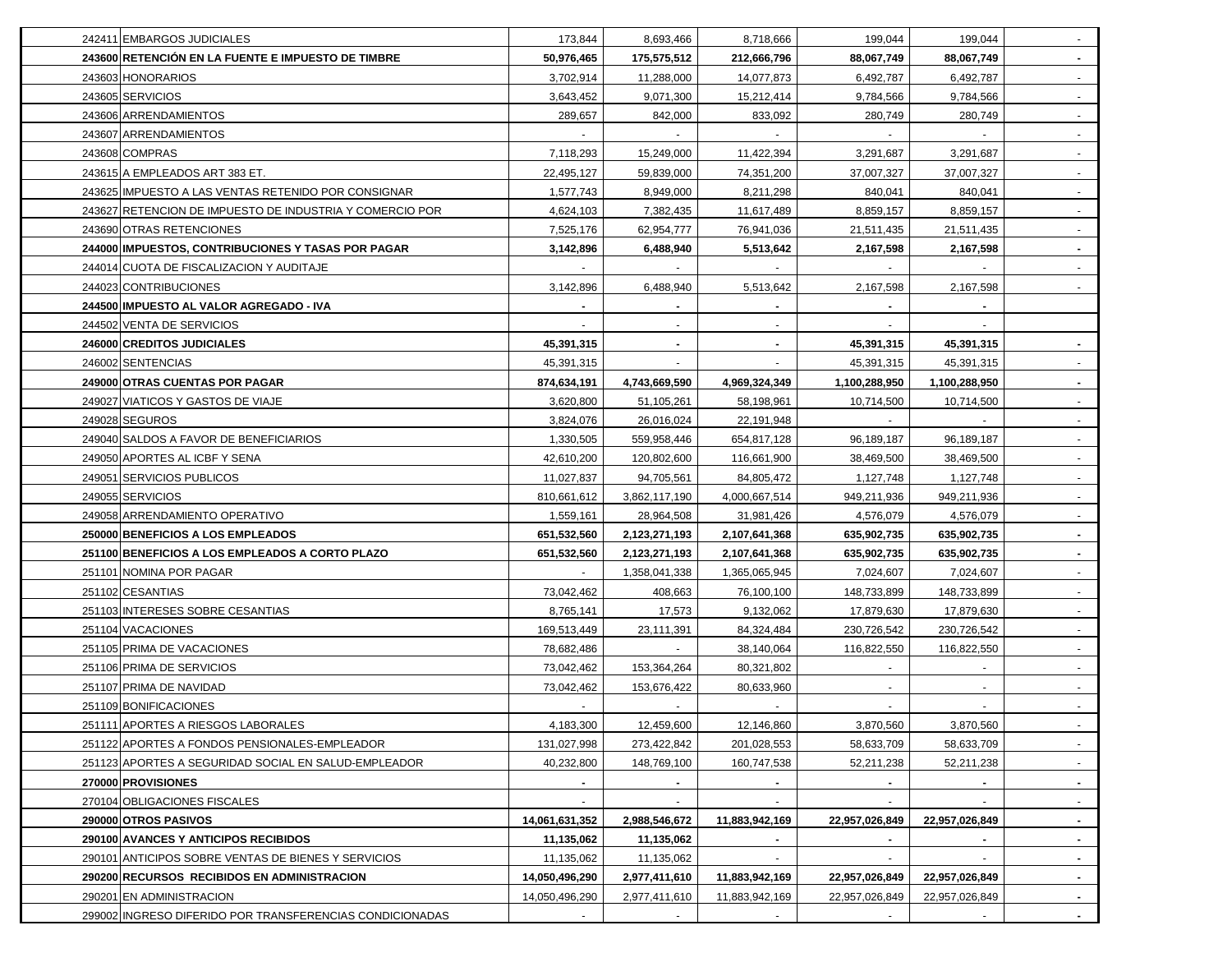| 300000 PATRIMONIO                                             | 20,120,751,971      | $\blacksquare$ | $\blacksquare$           | 20,120,751,971 |                          | 20,120,751,971 |
|---------------------------------------------------------------|---------------------|----------------|--------------------------|----------------|--------------------------|----------------|
| 310000 PATRIMONIO DE LAS ENTIDADES DE GOBIERNO                | 20,120,751,971      | $\blacksquare$ | $\overline{\phantom{a}}$ | 20,120,751,971 | $\overline{\phantom{a}}$ | 20,120,751,971 |
| 310500 CAPITAL FISCAL                                         | 20,120,751,971      | $\blacksquare$ | $\blacksquare$           | 20,120,751,971 | $\overline{\phantom{a}}$ | 20,120,751,971 |
| 310506 CAPITAL FISCAL                                         | 20,120,751,971      |                |                          | 20,120,751,971 |                          | 20,120,751,971 |
| 400000 INGRESOS                                               | 5,203,944,584       | 8,827          | 5,523,185,134            | 10,727,120,891 |                          | 10,727,120,891 |
| 430000 VENTA DE SERVICIOS                                     |                     |                |                          |                |                          |                |
| 439032 CONSULTORIAS                                           |                     |                |                          |                |                          |                |
| 440000 TRANSFERENCIAS Y SUBVENCIONES                          | 5,149,674,095       | $\blacksquare$ | 5,522,407,246            | 10,672,081,341 |                          | 10,672,081,341 |
| 442800 OTRAS TRANSFERENCIAS                                   | 5,149,674,095       |                | 5,522,407,246            | 10,672,081,341 |                          | 10,672,081,341 |
| 442802 PARA PROYECTOS DE INVERSION                            | 2,810,681,334       |                | 3,153,057,062            | 5,963,738,396  |                          | 5,963,738,396  |
| 442803 PARA GASTOS DE FUNCIONAMIENTO                          | 2,338,992,761       |                | 2,364,223,984            | 4,703,216,745  |                          | 4,703,216,745  |
| 442807 BIENES RECIBOS SIN CONTRAPRESTACION                    |                     | $\blacksquare$ | 5,126,200                | 5,126,200      | $\sim$                   | 5,126,200      |
| 480000 OTROS INGRESOS                                         | 54,270,489          | 8,827          | 777,888                  | 55,039,550     |                          | 55,039,550     |
| 480200 FINANCIEROS                                            | 14,974,956          |                | 777,888                  | 15,752,844     |                          | 15,752,844     |
| 480201 INTERESES SOBRE DEPOSITOS EN INSTITUCIONES FINANCIERAS | 14,724,907          |                | 43,477                   | 14,768,384     |                          | 14,768,384     |
| 480290 OTROS INGRESOS FINANCIEROS                             | 250,049             |                | 734,411                  | 984,460        |                          | 984,460        |
| 480800 INGRESOS DIVERSOS<br>480826 RECUPERACIONES             | 39,295,533          | 8,827          |                          | 39.286.706     |                          | 39,286,706     |
| 480827 APROVECHAMIENTOS                                       | 8,667<br>39,286,866 | 8,667<br>160   |                          | 39,286,706     |                          | 39,286,706     |
| 500000 GASTOS                                                 | 3,568,505,631       | 4,938,282,002  | 52,620,780               | 8,454,166,853  |                          | 8,454,166,853  |
| 510000 DE ADMINISTRACIÓN Y OPERACIÓN                          | 982,230,089         | 954,477,158    | 170,354                  | 1,936,536,893  |                          | 1,936,536,893  |
| 510100 SUELDOS Y SALARIOS                                     | 449,855,736         | 446,302,629    |                          | 896,158,365    |                          | 896,158,365    |
| 510101 SUELDOS DEL PERSONAL                                   | 329,258,001         | 325,756,867    | $\overline{\phantom{a}}$ | 655,014,868    |                          | 655,014,868    |
| 510103 HORAS EXTRAS Y FESTIVOS                                | 495,200             | 390,000        | $\overline{\phantom{a}}$ | 885,200        |                          | 885,200        |
| 510123 AUXILIO DE TRANSPORTE                                  | 2,235,534           | 2,288,761      | $\overline{\phantom{a}}$ | 4,524,295      |                          | 4,524,295      |
| 510145 SALARIO INTEGRAL                                       | 117,867,001         | 117,867,001    |                          | 235,734,002    |                          | 235,734,002    |
| 510200 CONTRIBUCIONES IMPUTADAS                               |                     | 230,000        | $\blacksquare$           | 230,000        |                          | 230,000        |
| 510201 INCAPACIDADES                                          |                     |                |                          |                |                          |                |
| 510203 INDEMNIZACIONES                                        |                     |                |                          |                |                          |                |
| 510204 GASTOS MEDICOS Y DROGAS                                |                     | 230,000        | $\overline{\phantom{a}}$ | 230,000        |                          | 230,000        |
| 510300 CONTRIBUCIONES EFECTIVAS                               | 104,328,389         | 103,465,800    |                          | 207,794,189    |                          | 207,794,189    |
| 510302 APORTES CAJA DE COMPENSACIÓN                           | 16,574,600          | 16,507,900     | $\overline{\phantom{a}}$ | 33,082,500     |                          | 33,082,500     |
| 510303 APORTES A SEGURIDAD SOCIAL                             | 35,229,328          | 34,895,900     | $\overline{\phantom{a}}$ | 70,125,228     |                          | 70,125,228     |
| 510305 RIESGOS PROFESIONALES                                  | 2,794,500           | 2,777,900      | $\overline{\phantom{a}}$ | 5,572,400      |                          | 5,572,400      |
| 510307 COTIZACIÓN DEL RÉGIMEN DE AHORRO INDIVIDUAL            | 49,729,961          | 49,284,100     | $\sim$                   | 99,014,061     | $\blacksquare$           | 99,014,061     |
| 510400 APORTES SOBRE LA NOMINA                                | 64,384,000          | 63,991,200     | $\blacksquare$           | 128,375,200    |                          | 128,375,200    |
| 510401 APORTES AL ICBF                                        | 38,628,200          | 38,391,800     |                          | 77,020,000     |                          | 77,020,000     |
| 510402 APORTES AL SENA                                        | 25,755,800          | 25,599,400     | $\sim$                   | 51,355,200     |                          | 51,355,200     |
| 510700 PRESTACIONES SOCIALES                                  | 120,242,869         | 129,564,418    | 35,266                   | 249,772,021    |                          | 249,772,021    |
| 510701 VACACIONES                                             | 24,866,124          | 26,079,178     |                          | 50,945,302     |                          | 50,945,302     |
| 510702 CESANTIAS                                              | 26,355,624          | 27,369,516     | $\blacksquare$           | 53,725,140     |                          | 53,725,140     |
| 510703 INTERESES A LAS CESANTIAS                              | 3,162,697           | 3,284,366      | $\blacksquare$           | 6,447,063      |                          | 6,447,063      |
| 510704 PRIMA DE VACACIONES                                    | 13,147,176          | 13,823,698     |                          | 26,970,874     |                          | 26,970,874     |
| 510706 PRIMA DE SERVICIOS                                     | 26,355,624          | 29,347,751     | 35,266                   | 55,668,109     |                          | 55,668,109     |
| 510790 OTRAS PRIMAS                                           | 26,355,624          | 29,659,909     |                          | 56,015,533     |                          | 56,015,533     |
| 510800 GASTOS DE PERSONAL DIVERSOS                            | 343,485             | 3,985,200      |                          | 4,328,685      |                          | 4,328,685      |
| 510803 CAPACITACION, BIENESTAR SOCIAL Y ESTIMULOS             |                     | 1,880,400      |                          | 1,880,400      |                          | 1,880,400      |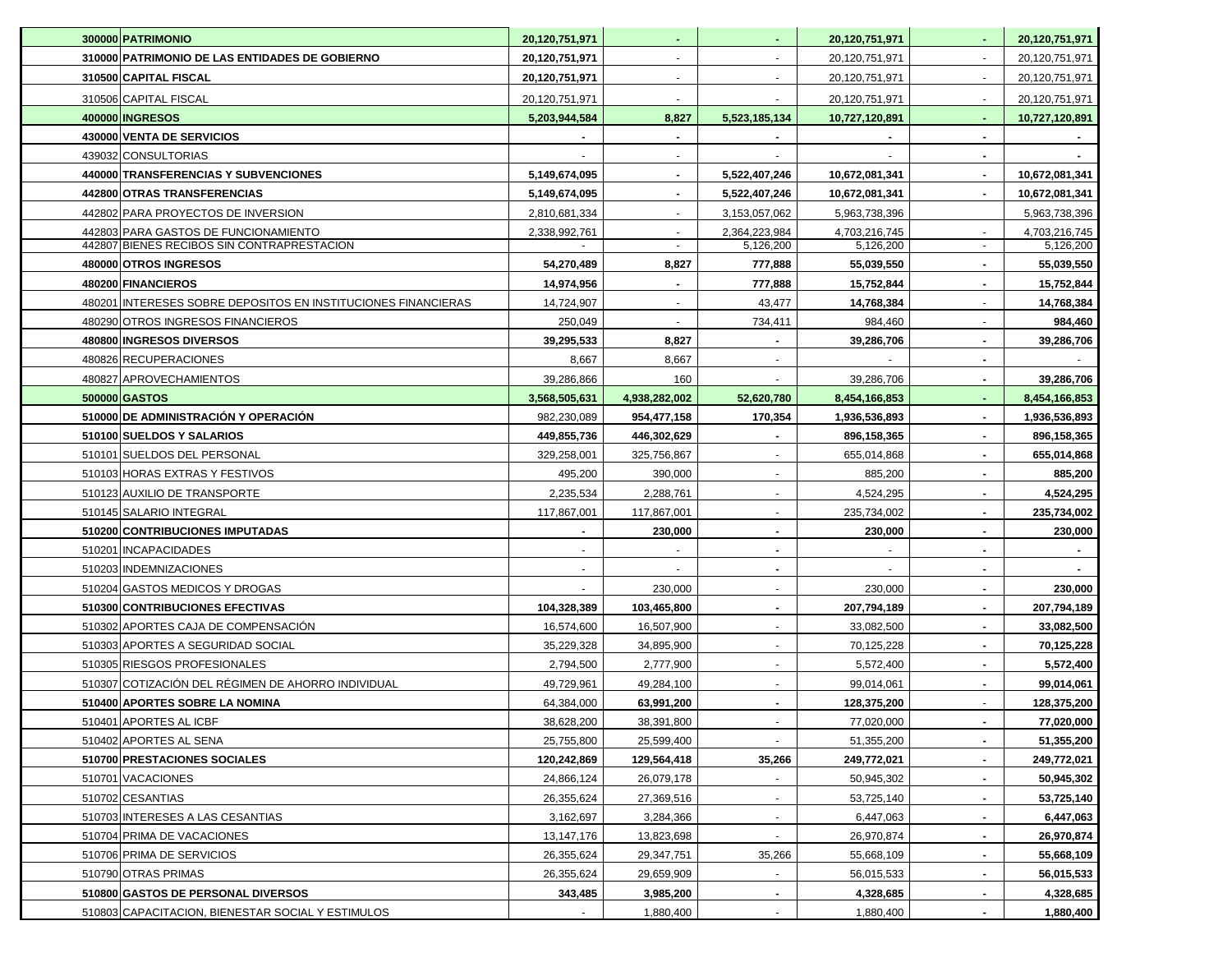| 510804 DOTACION Y SUMNISTRO A TRABAJADORES                     |             | 2,104,800      |                          | 2,104,800   |                | 2,104,800   |
|----------------------------------------------------------------|-------------|----------------|--------------------------|-------------|----------------|-------------|
| 510810 VIATICOS                                                | 343,485     |                |                          | 343,485     |                | 343,485     |
| 511100 GENERALES                                               | 209,317,222 | 205,363,632    | $\blacksquare$           | 414,680,854 |                | 414,680,854 |
| 511113 VIGILANCIA Y SEGURIDAD                                  | 69,146,362  | 98,316,082     | $\overline{\phantom{a}}$ | 167,462,444 |                | 167,462,444 |
| 511114 MATERIALES Y SUMINISTROS                                | 3,505,300   | 12,188,594     | $\overline{\phantom{a}}$ | 15,693,894  | $\blacksquare$ | 15,693,894  |
| 511115 MANTENIMIENTO                                           | 3,986,713   | 5,143,233      | $\sim$                   | 9,129,946   | $\blacksquare$ | 9,129,946   |
| 511116 REPARACION                                              |             |                | $\overline{\phantom{a}}$ | $\sim$      | $\blacksquare$ |             |
| 511117 SERVICIOS PÚBLICOS                                      | 2,723,888   | 2,978,865      | $\sim$                   | 5,702,753   |                | 5,702,753   |
| 511118 ARRENDAMIENTO OPERATIVO                                 | 26,228,900  | 26,871,525     | $\blacksquare$           | 53,100,425  |                | 53.100.425  |
| 511119 VIATICOS Y GASTOS DE VIAJE                              |             |                | $\blacksquare$           |             |                |             |
| 511121 IMPRESOS, PUBLICACIONES, SUSCRIPCIONES Y AFILIACIONES   |             |                |                          |             |                |             |
| 511122 FOTOCOPIAS                                              | 108,000     | 150,000        |                          | 258,000     |                | 258,000     |
| 511123 COMUNICACIONES Y TRANSPORTE                             | 12,958,954  | 654,600        | $\sim$                   | 13,613,554  |                | 13,613,554  |
| 511125 SEGUROS GENERALES                                       | 691,554     | 1,826,832      |                          | 2,518,386   |                | 2,518,386   |
| 511127 PROMOCION Y DIVULGACION                                 |             |                |                          |             |                |             |
| 511146 COMBUSTIBLES Y LUBRICANTES                              | 1,512,130   | 2,273,880      |                          | 3,786,010   |                | 3,786,010   |
| 511149 SERVICIOS DE ASEO Y CAFETERIA                           | 51,779,812  | 27,848,040     |                          | 79,627,852  |                | 79,627,852  |
| 511155 ELEMENTOS DE ASEO Y CAFETERIA                           | 3,477,062   | 6,491,863      | $\overline{\phantom{a}}$ | 9,968,925   |                | 9,968,925   |
| 511164 GASTOS LEGALES                                          | 230,700     | 623,887        | $\overline{\phantom{a}}$ | 854,587     |                | 854,587     |
| 511165 INTANGIBLES                                             | 819,718     |                |                          | 819,718     |                | 819,718     |
| 511166 COSTAS PROCESALES                                       |             | $\blacksquare$ | $\overline{\phantom{a}}$ | $\sim$      |                |             |
| 511174 ASIGNACION DE BIENES Y SERVICIOS                        | 2,475,700   | 5,698,720      |                          | 8,174,420   |                | 8,174,420   |
| 511180 SERVICIOS                                               | 29,672,429  | 14,297,511     |                          | 43,969,940  |                | 43,969,940  |
| 511190 OTROS GASTOS GENERALES                                  |             |                |                          |             |                |             |
| 512000 IMPUESTOS, CONTRIBUCIONES Y TASAS                       | 33,758,388  | 1,574,279      | 135,088                  | 35,197,579  |                | 35,197,579  |
| 512001 PREDIAL UNIFICADO                                       | 26,010,594  | 304,000        |                          | 26,314,594  |                | 26,314,594  |
| 512002 CUOTA DE FISCALIZACION Y AUDITAJE                       |             |                |                          |             |                |             |
| 512011 IMPUESTO VEHICULOS AUTOMOTORES                          | 5,178,700   |                | $\overline{\phantom{a}}$ | 5,178,700   |                | 5,178,700   |
| 512017 INTERESES DE MORA                                       |             | $\blacksquare$ | $\sim$                   |             | $\blacksquare$ |             |
| 512024 GRAVAMEN A LAS TRANSACCIONES FINANCIERAS                | 2,569,094   | 1,270,279      | 135,088                  | 3,704,285   | ٠              | 3,704,285   |
| 512090 OTROS IMPUESTOS                                         |             | $\sim$         | $\blacksquare$           | $\sim$      | $\blacksquare$ |             |
| 530000 DETERIORO, DEPRECIACIONES, AMORTIZACIONES Y PROVISIONES | 165,275,005 | 145,494,244    | 7,766                    | 310,761,483 | $\blacksquare$ | 310,761,483 |
| 534600 DETERIORO DE INVERSIONES                                | 60,811      | 361,501        | $\sim$                   | 422,312     | ٠              | 422,312     |
| 534601 INVERSIONES DE ADMON, LIQUIDEZ, VLOR MERCADO, CAMBIOS   | 60,811      | 361,501        | $\sim$                   | 422,312     |                | 422,312     |
| 534700 DETERIORO DE CUENTAS POR COBRAR                         |             |                |                          |             |                |             |
| 534790 OTRAS CUENTAS POR COBRAR                                |             |                |                          |             |                |             |
| 536000 DEPRECIACION DE PROPIEDAD, PLANTA Y EQUIPÓ              | 132,364,510 | 138,743,098    | 7,766                    | 271,099,842 |                | 271,099,842 |
| 536001 EDIFICACIONES                                           | 34,846,335  | 34,846,335     |                          | 69,692,670  |                | 69,692,670  |
| 536004 MAQUINARIA Y EQUIPO                                     | 3,463,101   | 3,463,101      |                          | 6,926,202   |                | 6,926,202   |
| 536005 EQUIPO MEDICO Y CIENTIFICO                              | 45,734,934  | 51,553,395     | 7,765                    | 97,280,564  |                | 97,280,564  |
| 536006 MUEBLES ENSERES Y EQUIPO OFICINA                        | 15,561,723  | 15,561,723     |                          | 31,123,445  |                | 31,123,445  |
| 536007 EQUIPOS DE COMUNICACIÓN Y COMPUTACIÓN                   | 27,386,407  | 27,946,534     |                          | 55,332,941  |                | 55,332,941  |
| 536008 EQUIPOS DE TRANSPORTE, TRACCION Y ELEVACION             | 5,372,010   | 5,372,010      | $\sim$                   | 10,744,020  | $\blacksquare$ | 10,744,020  |
| 536600 AMORTIZACION DE ACTIVOS                                 | 32,849,684  | 6,389,645      | $\blacksquare$           | 39,239,329  |                | 39,239,329  |
|                                                                |             |                |                          |             |                |             |
| 536605 LICENCIAS                                               | 32,849,684  | 6,389,645      | $\blacksquare$           | 39,239,329  |                | 39,239,329  |
| 537300 PROVISIONES DIVERSAS                                    |             |                |                          |             |                |             |